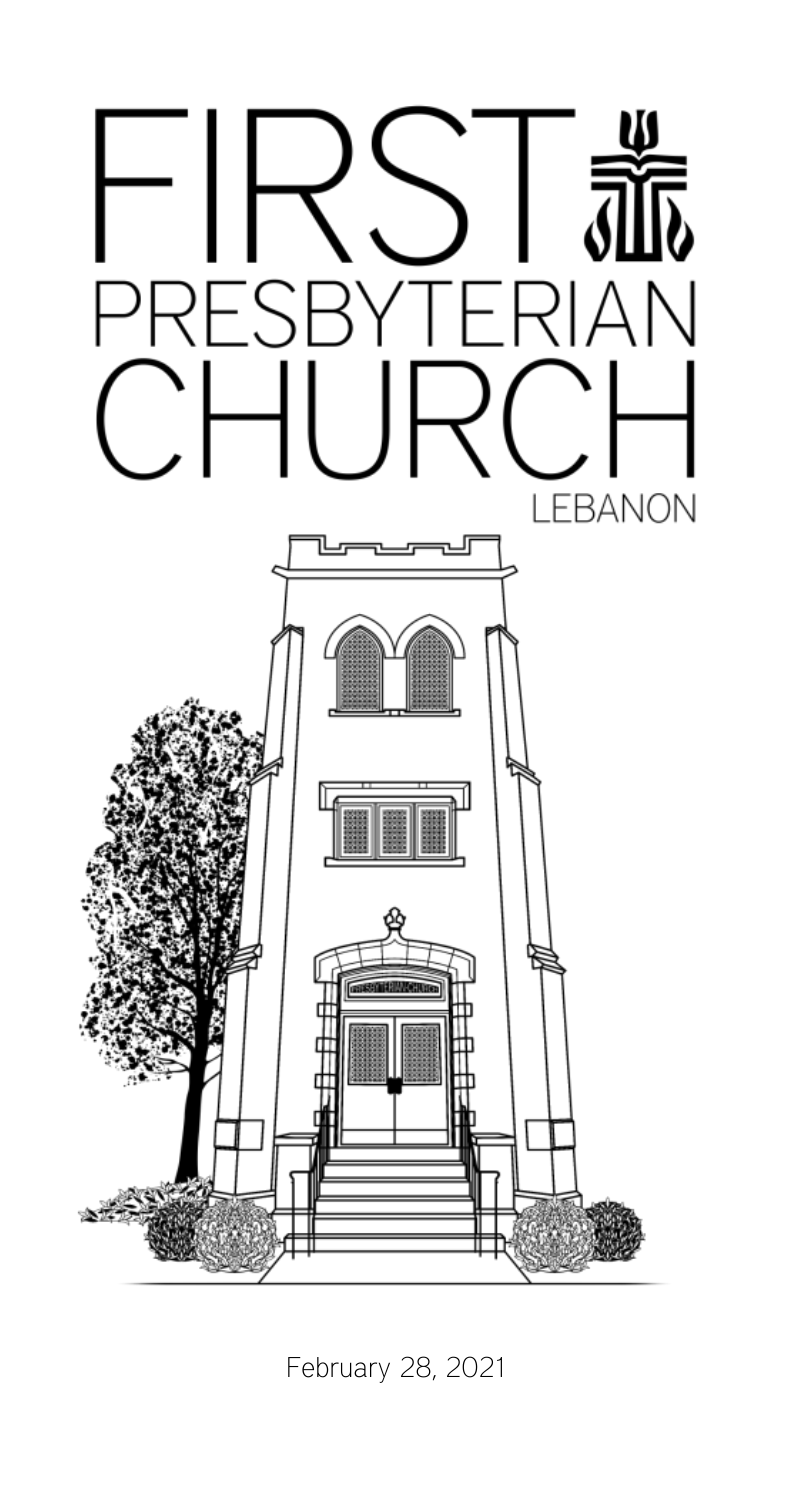# Service for the Lord's Day

February 28, 2021 Second Sunday of Lent 10:00 A.M.

## The Gathering

*To Glorify God and Enjoy God Forever*

Prelude *Praeludium in G minor* Dietrich Buxtehude Chiming the Hour

Choral Introit

#### Welcome and Announcements

#### \*Call to Worship *from Psalm 22*

- Leader: You who fear the Lord, praise him! People: Stand in awe of him, all you offspring of Israel! Leader: All the ends of the earth shall remember and turn to the Lord; People: And all the families of the nations shall worship before him. Leader: For dominion belongs to the Lord, People: And he rules over the nations. Leader: Future generations will be told about the Lord, People: And proclaim his deliverance to a people yet unborn.
- **\*HYMN NO. 345** *Dear Lord and Father of Mankind* REST

## Call to Reconciliation

### PRAYER OF CONFESSION (unison)

God of humility, you speak to us in so many ways,

yet in our arrogance we refuse to hear you.

Our pride prevents us from acknowledging that your voice radiates from unlikely sources. We assume you must speak to us only through the lips of the mighty. We ignore the message of the meek. Forgive us our hubris and help us be humbly attuned to your voice. Amen.

Silent Prayers of Confession

### Assurance of Pardon

- Leader: God's love dries our tears;
- People: God's forgiveness picks us up;
- Leader: God's peace embraces us.
- People: In the name of Christ, we are forgiven. Thanks be to God!

<sup>\*</sup> Those who are able are invited to stand.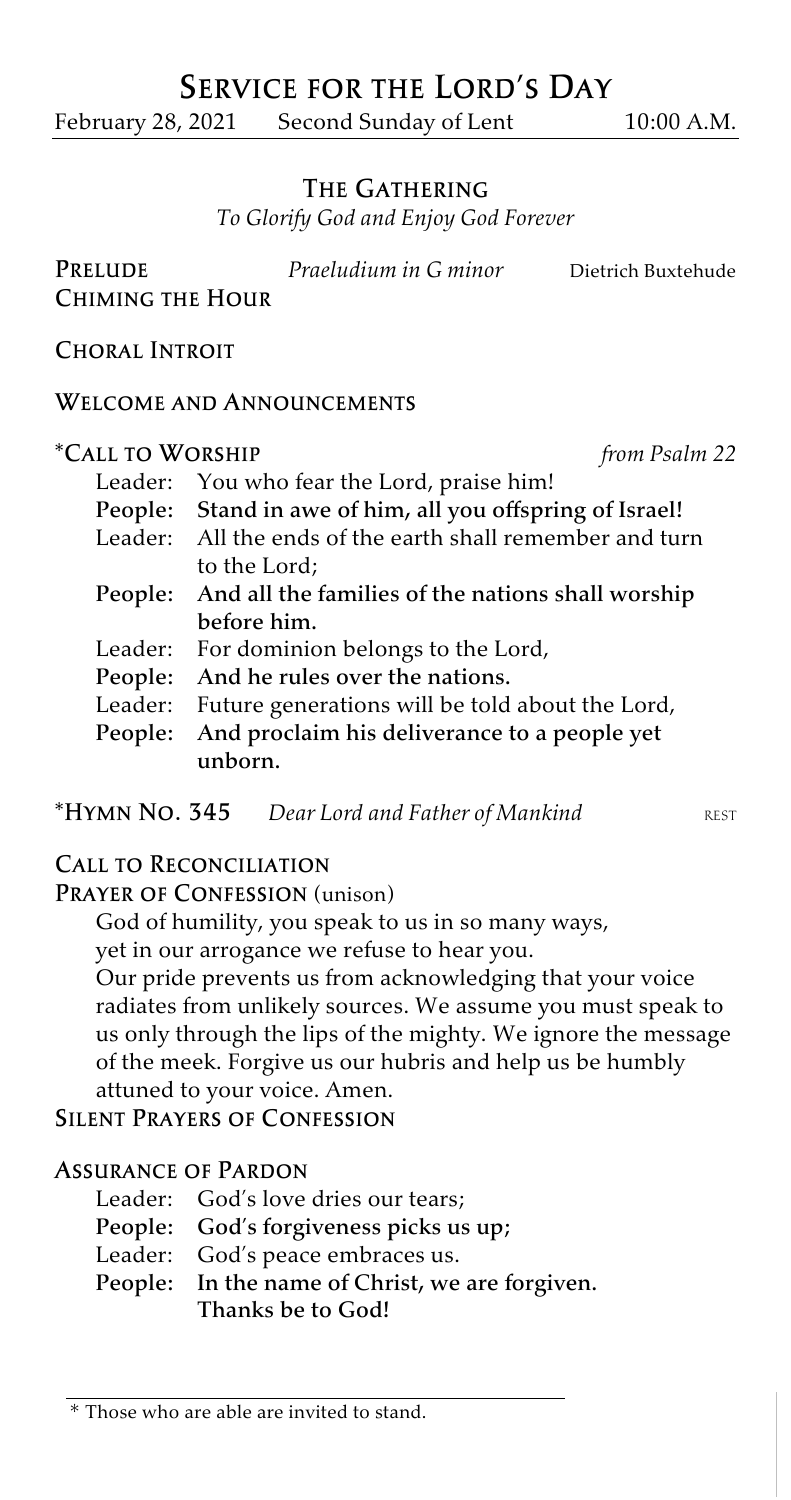## \*SUNG RESPONSE Hymn No. 82

*O Lamb of God most holy! Who on the cross did suffer, And patient still and lowly, Yourself to scorn did offer; Our sins by You were taken, Or hope had us forsaken; Have mercy on us, Jesus!*

#### \*The Peace

The Peace of Christ be with you. And also with you.

#### Anthem *Now the Green Blade Riseth* Andrews

*Now the green blade riseth from the buried grain, Wheat that in dark earth many days has lain; Love lives again, that with the dead has been: Love is come again, like wheat that springeth green.*

*In the grave they laid him, love whom men had slain, Thinking that never he would wake again. Laid in the earth like grain that sleeps unseen: Love is come again, like wheat that springeth green,*

*Forth he came at Easter, like the risen grain, He that for three days in the grave had lain. Quick from the dead my risen Lord is seen: Love is come again, like wheat that springeth green.*

*When our hearts are wintry, grieving, or in pain, Thy touch can call us back to life again; Fields of our hearts that dead and bare have been: Love is come again, like wheat that springeth green.*

### The Word of God

## PRAYER FOR ILLUMINATION (unison)

Eternal God, through the life, death and resurrection of your Son your kingdom has broken into our troubled world. Help us now to hear your Word that our lives might be signs of the new life offered through Jesus Christ our Lord. Amen.

#### SCRIPTURE READING 2 Kings 5:1-15

*Naaman, commander of the army of the king of Aram, was a great man and in high favor with his master, because by him the Lord had given victory to Aram. The man, though a mighty warrior, suffered from leprosy.*

Sermon *Faith Healing: The Power to Heal* Rev. Sherard Edington

#### \* Those who are able are invited to stand.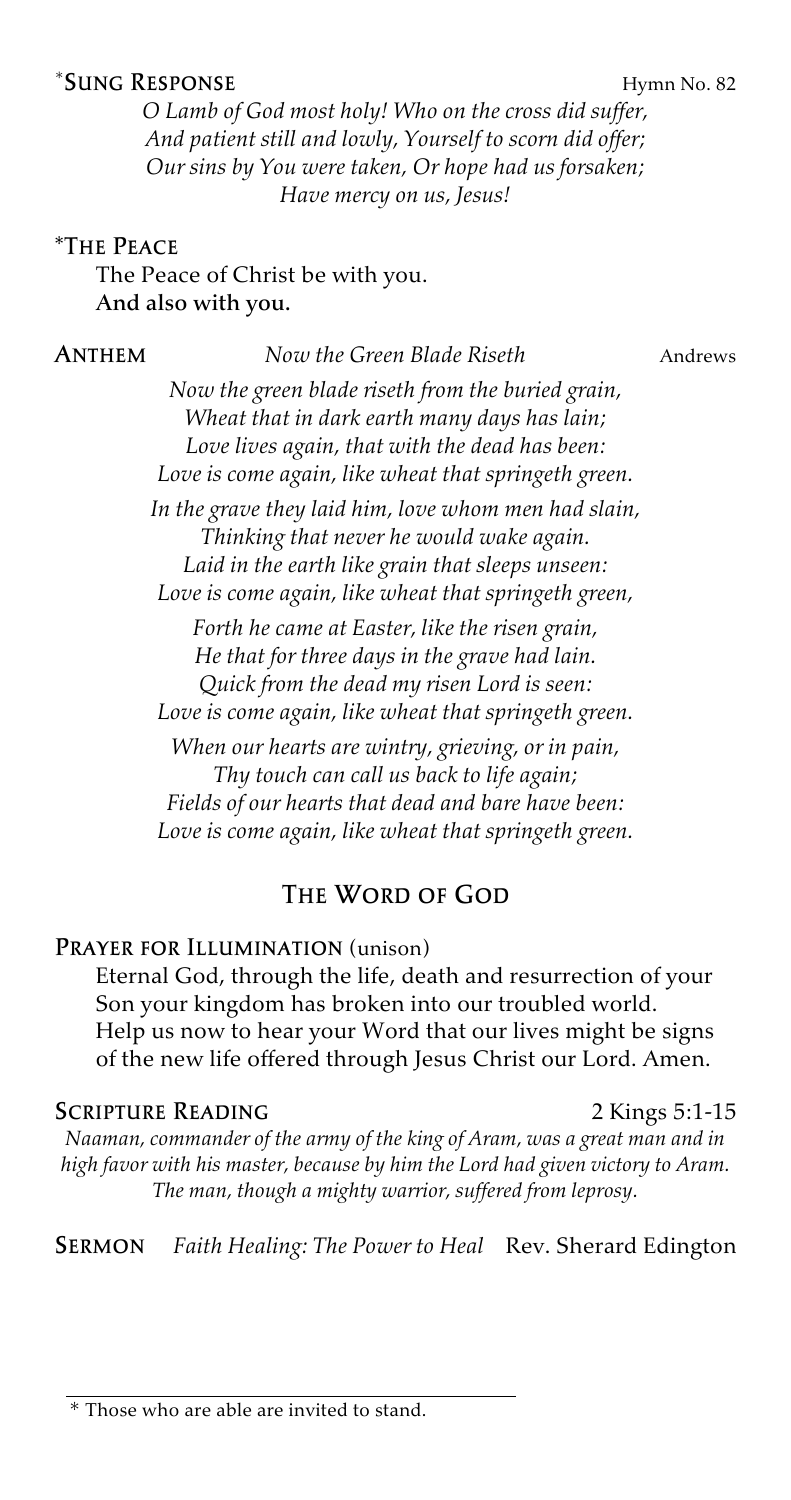## Response of the People

## \*Affirmation of Faith The Apostles' Creed

I believe in God the Father Almighty, Maker of heaven and earth,

And in Jesus Christ his only Son, our Lord, who was conceived by the Holy Ghost, born of the Virgin Mary, suffered under Pontius Pilate, was crucified, dead, and buried; he descended into hell; the third day he rose again from the dead; he ascended into heaven, and sitteth on the right hand of God the Father Almighty; from thence he shall come to judge the quick and the dead.

I believe in the Holy Ghost; the holy catholic church; the communion of saints; the forgiveness of sins; the resurrection of the body; and the life everlasting. Amen.

#### Offertory Prayer \*Doxology

*Praise God from whom all blessings flow; Praise Him, all creatures here below; Praise Him above, ye heavenly host: Praise Father, Son, and Holy Ghost. Amen.*

## Prayers of the People and the Lord's Prayer

(Traditional) Hymnal Page 16

## Sending Forth

\*Hymn No. 84 *In the Cross of Christ I Glory* rathbun

\*Charge and Benediction \*Choral Response

\*Postlude *Passacaglia* Dietrich Buxtehude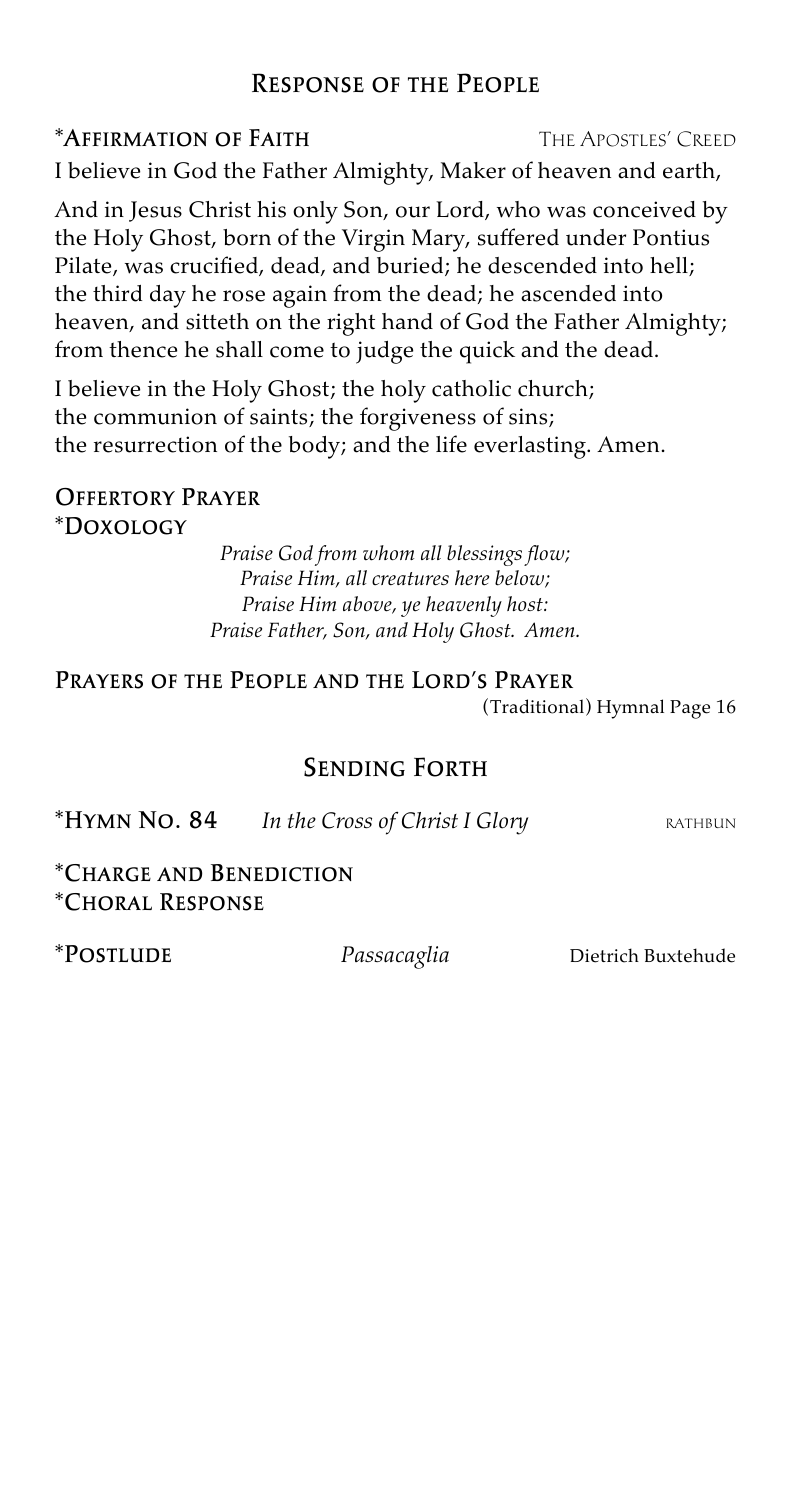## Welcome

We extend a warm welcome to all who worship with us this morning. If you are seeking a church home, we invite you to become a member of First Presbyterian Church. For more information, please speak to the pastor at the close of the service.

## Announcements

A CONGREGATIONAL MEETING was held this morning at 9:45 a.m. The purpose of the meeting was to hold the Annual Meeting of the Congregation and to hear the Annual Statistical Report.

Lenten Prayer Service – Join us Mondays at 6:45 p.m. during Lent for a weekly prayer service. Each week we will focus on a new spiritual practice which can bring us closer to God. To participate, login to Zoom using the same information you use to login to worship (the prayer service will **not** be live-streamed on Facebook).

## **YOUTH**

Youth Group (5<sup>th</sup> -12<sup>th</sup> grade) – Youth Group will meet on the first and third Wednesday of each month. Youth group is open to ages 10 and up. Join us this Wednesday, March 3 at 6:00 pm for a game we are certain you've never played before: Ki-o-Rahi. We will learn a new game and learn a little bit more about why God created humanity.

St. Patrick's Day Celebration – Grab your good luck charm and join us on Wednesday, March 17 at 6:00 p.m. for holiday games and a traditional corned beef meal. This event is open to ALL ages.

### This Week at FPC

| Today               |                                          |
|---------------------|------------------------------------------|
|                     | 9:45 a.m. Congregational Meeting         |
| 10:00 a.m. Worship  |                                          |
|                     | 11:10 a.m. Winter Book Club              |
| Monday              |                                          |
|                     | 6:00 p.m. Lenten Prayer Service on Zoom  |
| Tuesday             |                                          |
| 9:00 a.m. Preschool |                                          |
| Wednesday           |                                          |
|                     | 12:00 p.m. Zoom Bible Study with Sherard |
|                     | 7:00 p.m. Choir Practice                 |
| Thursday            |                                          |
| 9:00 a.m. Preschool |                                          |
| Friday              |                                          |
| Saturday            |                                          |
|                     |                                          |